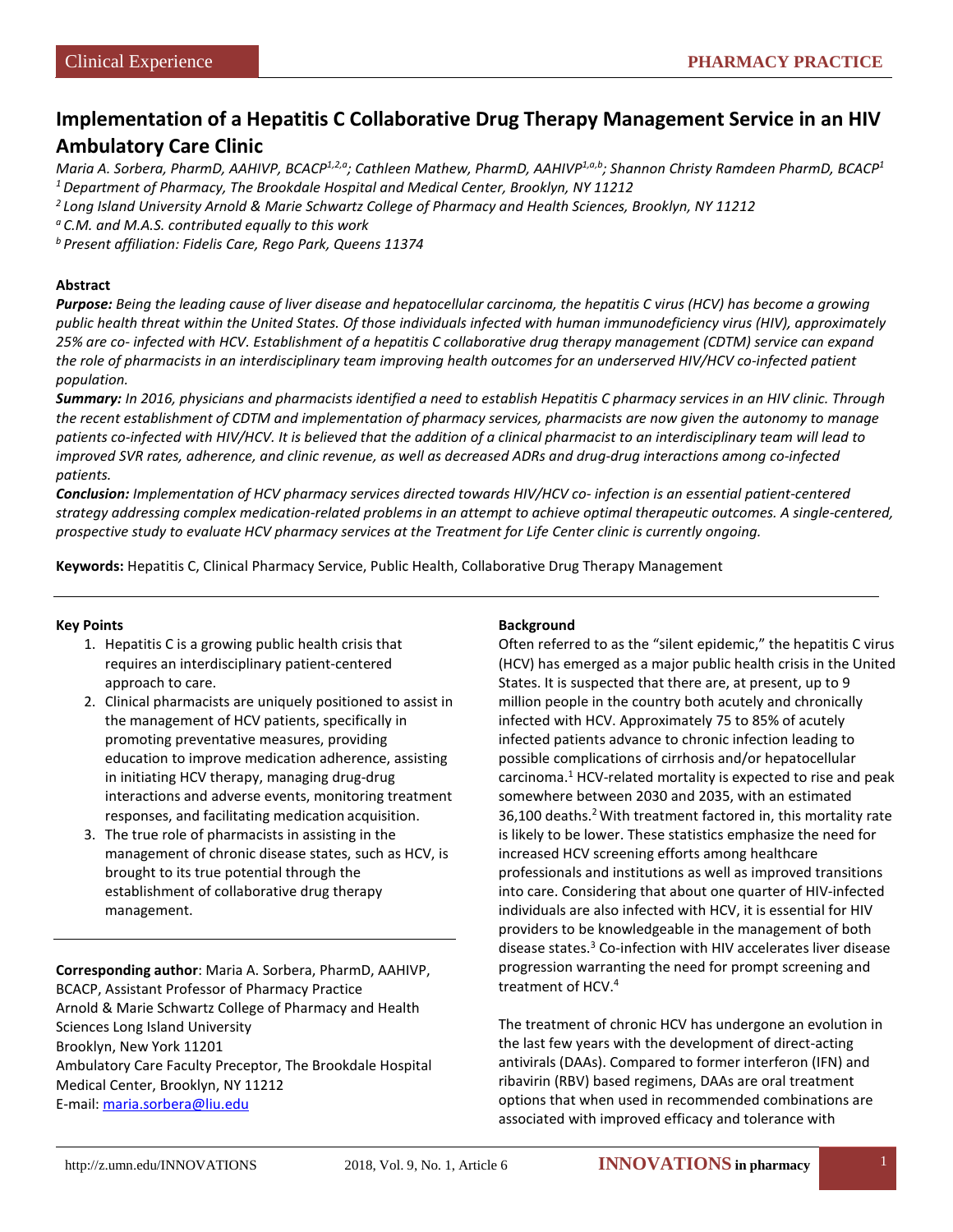decreased durations of therapy. Results of clinical trials suggest that these regimens routinely achieve a cure, defined as a sustained virologic response 12 weeks post treatment (SVR12), in ≥90% of individuals including those who are treatment experienced and/or cirrhotic.<sup>5</sup> The development of this novel class of medications finally allows healthcare providers to effectively combat the silent epidemic of HCV. However, this fight does not come without a steep cost.

In comparison to former HCV therapies, DAAs are associated with greater wholesale acquisition costs ranging from \$650 to \$1,125 per day of therapy.<sup>6,7</sup> The actual price paid by the patient may be significantly lower due to third party contracts, manufacturer rebates, and discounts. Additionally, the process of acquiring third-party prior authorization approvals for DAAs can potentially delay treatment. Healthcare professionals involved with the treatment of HCV must stay up-to-date with the different requirements and restrictions of various insurance plans. Along with medication approvals, ongoing education within clinics and institutions is essential in order for providers to stay abreast the present and rapidly evolving treatment regimens.

With the newly approved DAAs, healthcare is not at a paucity of HCV treatment options. As DAAs are all efficacious with similar cure rates when used in recommended combinations, the determining factors when selecting a regimen are patientspecific. Providers and pharmacists must take into account differences in drug pharmacokinetics and dynamics, as well as potential clinically significant drug-drug interactions (CSDDIs). In an interdisciplinary setting, pharmacists are able to assist in initiating HCV therapy, manage CSDDIs and adverse events, monitor treatment responses, facilitate medication acquisition, promote preventative measures to reduce HCV transmission and re-infection, and provide education to improve medication adherence. This role is brought to its true potential through the establishment of collaborative drug therapy management (CDTM) increasing the autonomy of the pharmacist.

The involvement of pharmacists in anticoagulation services, HIV care, cystic fibrosis, and diabetes has been shown to increase adherence, reduce pill burden and dosing frequency, and decrease medication-related errors.<sup>8</sup> Johnson and colleagues found that pharmacists can reduce drug-related morbidity and mortality for 28.2% of hospital admissions with an estimated savings of \$76.6 billion in an ambulatory setting.<sup>9</sup> In a pilot study retrospectively evaluating outcomes from 2002-2004 in a pharmacist-managed HCV clinic at the Los Angeles Department of Veterans Affairs (VA) Healthcare System, it was concluded 17 out of 27 enrolled patients (63%) achieved SVR.10 During the time of this pilot study, DAAs were not yet approved. Therefore, the lower SVR rates achieved were similar to the real-world cure rates of older regimens. In 2017, Yang and colleagues assessed the economic and clinical

outcomes of pharmacy-led HCV utilization management in a VA Medical Center. In this retrospective study, a total of 372 patients were included in which the majority received ledipasvir/sofosbuvir or ombitasvir/paritaprevir/ritonavir with dasabuvir ± ribavirin. Overall, the SVR rate achieved was 94.1%. Investigators concluded the findings were suggestive that pharmacist-led HCV DAA utilization management is an important factor in costs and cure rates. $11$  Although research in this field is limited, the role clinical pharmacists can play to assist in improving patient-directed care includes education and counseling, managing drug-drug interactions, monitoring for efficacy and toxicities, and assisting in providing affordable medications to patients.

The initiation of CDTM services through a collaborative practice agreement (CPA) between pharmacists and health care providers in an HIV/HCV infected population can offer great benefits in both hospital and patient-centered health outcomes. Legalized in New York State in 2011, CDTM is currently limited to teaching and general hospitals, including any diagnostic center, treatment center or hospital-based outpatient department.<sup>12</sup>

Brookdale Hospital and Medical Center (BHMC) is a 530-bed tertiary care treatment facility with more than 50 specialty clinics including the Treatment for Life Center (TLC). Designated as a New York State (NYS) AIDS Center in 1993, the clinic provides a wide range of services to approximately 750 patients including HIV testing and counseling, treatment and partner notification, case management, as well as pharmacy, laboratory and social work services. Located in East New York, Brooklyn, the TLC cares for a highly underserved patient population. The incidence of HIV in Brooklyn is 6% lower than the incidence for New York City as a whole; however, wide disparities exist within the borough. East New York has been identified as a neighborhood that has one of the highest incidences of HIV and HIV/AIDS with lower rates of viral suppression. $13,14$ 

To aid in increasing viral suppression rates and improve treatment outcomes for other chronic disease states, the TLC utilizes an interdisciplinary approach to patient care. With the emergence of DAAs, the clinic developed a need for HCV services. As a direct response to this need, pharmacy established an HCV clinic with the goal to achieve high SVR rates and decrease HCV- associated morbidity and mortality within this medically underserved community. This article will describe the implementation process of hepatitis C pharmacy services through a CPA at the TLC.

## **Implementation of Hepatitis C Pharmacy Services**

Prior to the establishment of a CPA, the primary model for pharmacy services at the TLC was a walk-in medication adherence clinic in which scheduled appointments were not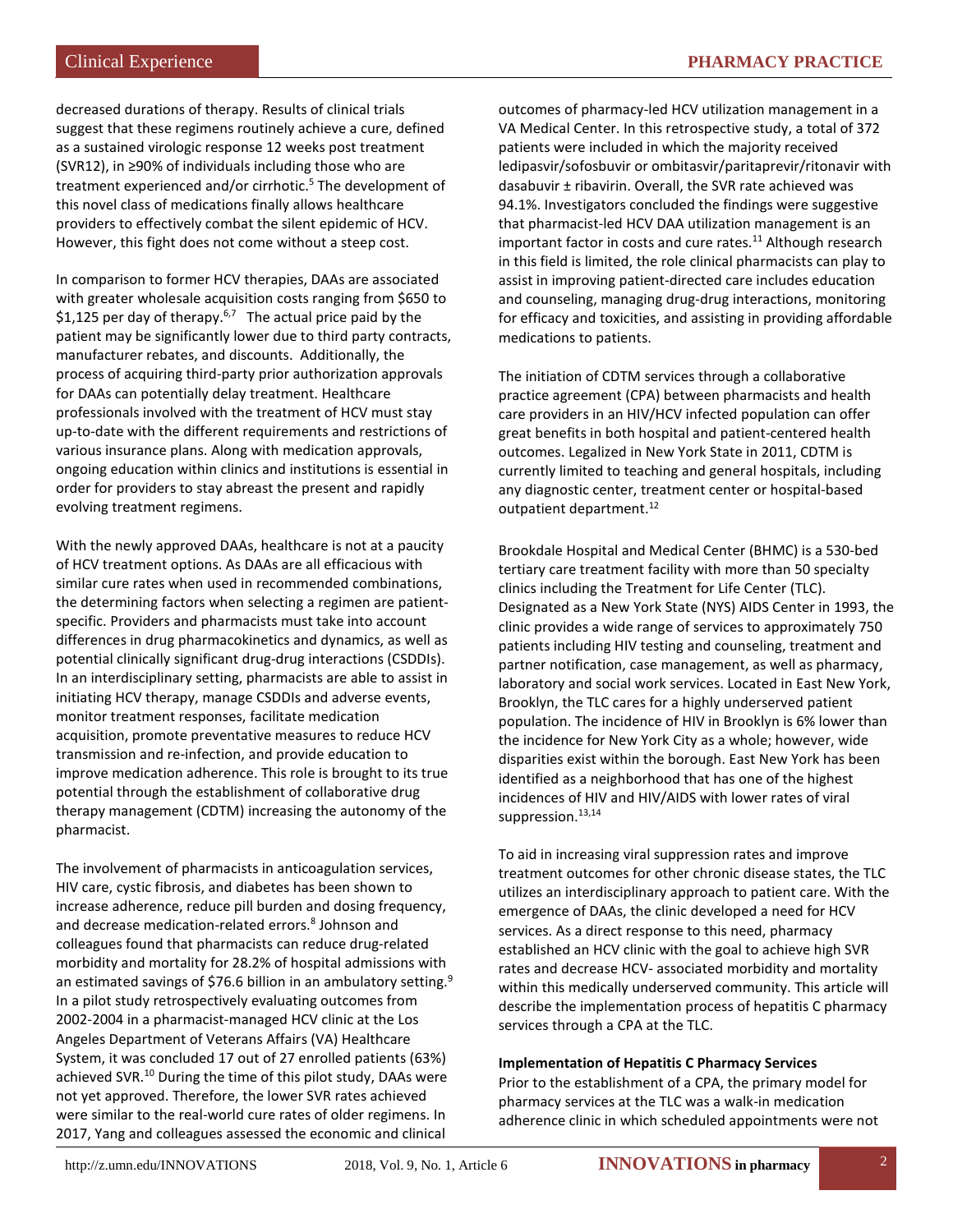often made. Providers referred patients to the clinic who were identified as non-adherent, and these patients were often enrolled in pill tray services. On average, 120-180 patients were enrolled in these services. As HIV, along with several other chronic disease states were managed in the TLC, patients would be on multiple medications placing them at an increased risk for non-adherence and medication-related adverse events. On a regular basis, the clinic ambulatory care pharmacist conducted extensive chart reviews in order to identify medication interventions. However, without a formal agreement, interventions were dependent on follow-up time with the physicians due to the pharmacists' lack of autonomy. Allowing clinical pharmacists to provide a comprehensive medication management service optimized through a CPA was proposed, particularly in managing those co-infected with HCV.

To prepare for the development of a CPA, the pharmacists in the TLC attended professional development activities aimed at establishing and sustaining ambulatory care clinics, and consulted various healthcare professionals who practice under CDTM to obtain their professional guidance. Informal and formal verbal discussions occurred between the clinical pharmacists and BHMC physicians to ensure internal needs were mutually understood between both parties. The needs of the clinic expressed by providers included medication counseling and management specifically for the co-infected population. Discussions also took place with administrators, nurse practitioners, social workers and patient navigators, and the agreement included all noted suggestions. For 3 months, the pharmacy department held several meetings to review and edit drafts.

In January 2016, a final CPA draft was completed and approved by pharmacy. Following this, a meeting was held with all clinic providers to present the agreement and privileges to be granted. The importance of the agreement was unanimous, and proceeding minor edits, was accepted by the TLC physicians, administration, the institution's Legal Department, the Medical Executive Committee, and the Chief Medical Officer. Through the approval by all parties, the TLC CPA was the first formal practice agreement at the BHMC implementing CDTM and providing significantly greater autonomy to pharmacists.

The approved CPA established a documented policy for medication management with a scope exceeding beyond HCV management. Other disease states in the protocol include HIV and related co-infections, asthma, COPD, diabetes, heart failure, hypertension, hyperlipidemia, and nicotine dependence. Prescribers may refer patients for other disease states and services outside of those specifically listed, such as therapeutic drug monitoring. For all referred patients under the CPA, pharmacists may initiate, modify, discontinue and refill medications, order and evaluate laboratory tests, obtain

vital signs, and collect and review patient histories. Within 24 hours of a patient care encounter, the pharmacist is required to communicate all treatment plans via the electronic medical record (EMR), which is then co-signed by the overseeing physician. The managing clinical pharmacists of these encounters are board-certified in ambulatory care and received their CDTM certification. Future pharmacists practicing under CDTM in the TLC will be required to have or have plans to obtain their board and CDTM certifications.

## **Clinic Operation**

Patients are referred to HCV pharmacy services by their TLC physician if they are 18 years or older and are anticipated to start HCV treatment. Enrolled patients are then assigned an ambulatory care clinical pharmacist who will consistently follow the patient to ensure continuity of care. To standardize the care that is delivered to each patient, the clinic pharmacists utilize the Pharmacists' Patient Care Process (Fig. 1).



*Figure 1: Pharmacists' Patient Care Process: A standardized process that aims to promote consistency across the profession and assist in achieving optimal health and medication-related outcomes. Released by the Joint Commission of Pharmacy Practitioners (JCPP). The Pharmacists' Patient Care Process JCPP. https://jcpp.net/patient-care-process/. Accessed September 17, 2017.*

Prior to the initial visit, the pharmacist accesses BHMC's EMR,  $EPIC^{TM}$ , to review the patient's medical history, co-morbid conditions, laboratory tests, and to perform medication reconciliation. During the extensive review, pertinent information to HCV is gathered, including genotype, HCV RNA viral loads, stage of fibrosis and/or cirrhosis, and treatment history. Any further laboratory data that is warranted will be ordered and assessed by the pharmacist. Once all necessary information is obtained, the possible treatment options for the patient are determined in preparation for the initial visit. These options are communicated with the enrolled patient's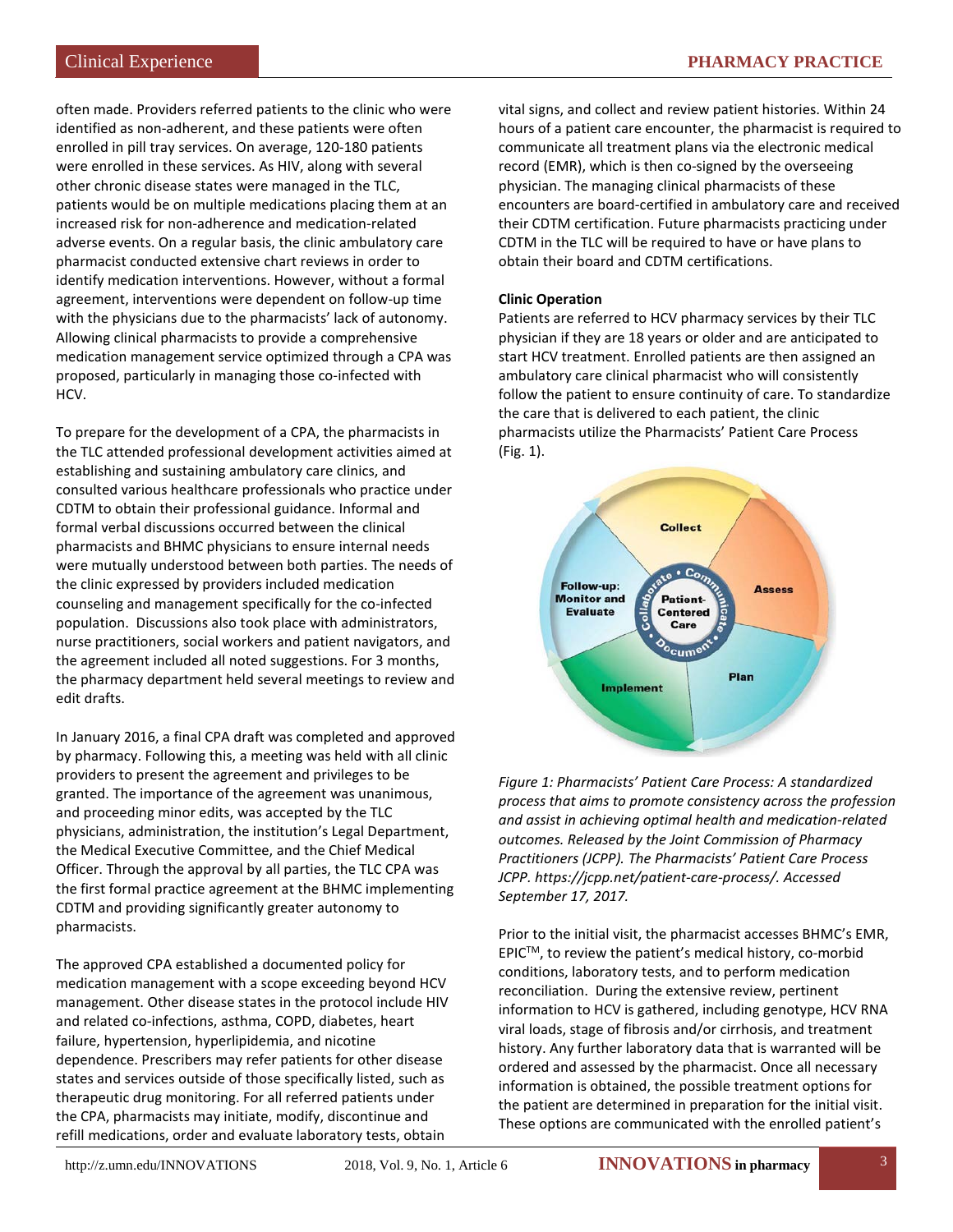TLC physician and a collaborative decision is made for the most appropriate regimen.

At the initial patient encounter, written consent is obtained from the patient stating he/she would like to receive HCV treatment through pharmacy services. Education is provided on the disease state, treatment options, and most importantly, on adherence. It is critical that the patient's readiness for treatment and ability to adhere to medication regimens is assessed prior to initiating therapy. The purpose of this assessment is not to deny treatment, but rather identify barriers and optimize support. Within the TLC, potential barriers that may exist include the complexity of the medication regimens, polypharmacy, patient-provider relationships, and patient-specific factors. The NYC Hep C Task Force developed an online tool, The Psychosocial Readiness Evaluation and Preparation for Hepatitis C Treatment (PREP-C), which thoroughly assesses the patient's psychosocial readiness to begin treatment and provides a plan to improve readiness. In conjunction with PREP-C, clinics can consider patient followup phone calls, increasing the frequency of appointments, and establishing support groups promoting community and patient engagement.

When discussing adherence and HCV treatment, one disease state that often is subject to controversy is drug abuse. Intravenous drug use (IVDU) is the primary mode of transmission for HCV, and is commonly seen as a factor that reduces adherence resulting in providers limiting access to treatment. By having a well-established relationship with the patient, the healthcare professional can assess the patient as a whole, rather than focusing in on one disease state. Literature has displayed evidence that patients who inject drugs have demonstrated adherence to prescribed HCVregimens.15 In studies containing treatment with IFN, adherence and efficacy rates were comparable to those who did not inject drugs. Considering the ease of administration, improved tolerability, and decreased duration of therapy, it can be hypothesized that DAAs may result in even greater adherence rates among IVDU populations in comparison to historic therapies. Within the TLC, drug abuse is not a hard stop to treatment. It merely serves as an indicator for the clinical pharmacist to further assess and determine if treatment is the best option at the current moment. Regardless of HCV treatment, all active drug users encountered are counseled and offered assistance in obtaining help.

In addition to counseling to improve patient adherence and engagement, pharmacy services provide two standardized medication management forms, a personalized medication record (PMR) and a medication action plan (MAP) adapted from the Centers for Medicare and Medicaid Services (CMS). These forms are intended to assist patients in achieving treatment goals. The PMR allows the patient to maintain an

update-to-date list of all current medications. Each patient is instructed to carry their PMR with them especially when going to different providers and/or hospitals. Along with the PMR, the MAP is a document mutually agreed upon by the pharmacist and patient that list actions for the patient to take in order to track their progress. At the completion of the first encounter, detailed schedules of all follow-up appointment times are discussed with and given to the patients. It is the sole responsibility of the pharmacist to facilitate medication acquisition through the completion of prior authorizations, schedule follow-up encounters and/or phone calls, and order and assess necessary laboratory work.

## **Follow-up**

Generally, HCV RNA viral loads are obtained on treatment weeks 4 and 12, and 12 weeks post- treatment. Aside from HCV RNA levels at treatment week 4, a complete blood count (CBC), creatinine level, and hepatic panel are ordered. Patients are notified of their laboratory results as soon as available in EPIC™. Periodic follow-up phone calls are performed to remind patients of upcoming appointments, provide further adherence counseling, and assess CSDDIs and treatment tolerability. Additional visits may be required if unresolved medication-related problems arise or increased monitoring is necessary.

Clinic discussions with the pharmacist and physician regarding treatment discontinuation occur with every patient who has a detectable HCV RNA level at treatment week 4. Repeat testing on treatment week 6 is usually recommended. As there is no clinic policy or protocol for patients with detectable viral loads, each is discussed on a case-by-case basis. Typically, if the HCV RNA level increases by greater than 10-fold on repeat testing, the HCV regimen will be discontinued.

## **Challenges**

As expected, the development of HCV pharmacy services comes with its share of certain challenges. Many of the HIV/HCV co-infected patients are considered inactive, which is defined by the clinic as a patient who has not been seen within the last year. Attempts to reintegrate patients into care can become quite problematic. Contact information listed in the EMR is often out-of-date and cannot be utilized to locate patients. In the circumstance where a patient cannot be reached, the clinic will try to call emergency contacts. Extensive efforts to follow-up with inactive patients are necessary in order to avoid lapses in treatment, disease progression, and further HIV and HCV viral transmission. Once re-integrated, patients must be retained in care, which often presents as an even greater challenge. Empowering patients and giving them ownership of their own health is paramount in having successful retention rates. Rather than the traditional reactive healthcare model, patient-centered models should be utilized placing greater emphasis on provider-patient relationships. Patients must be involved in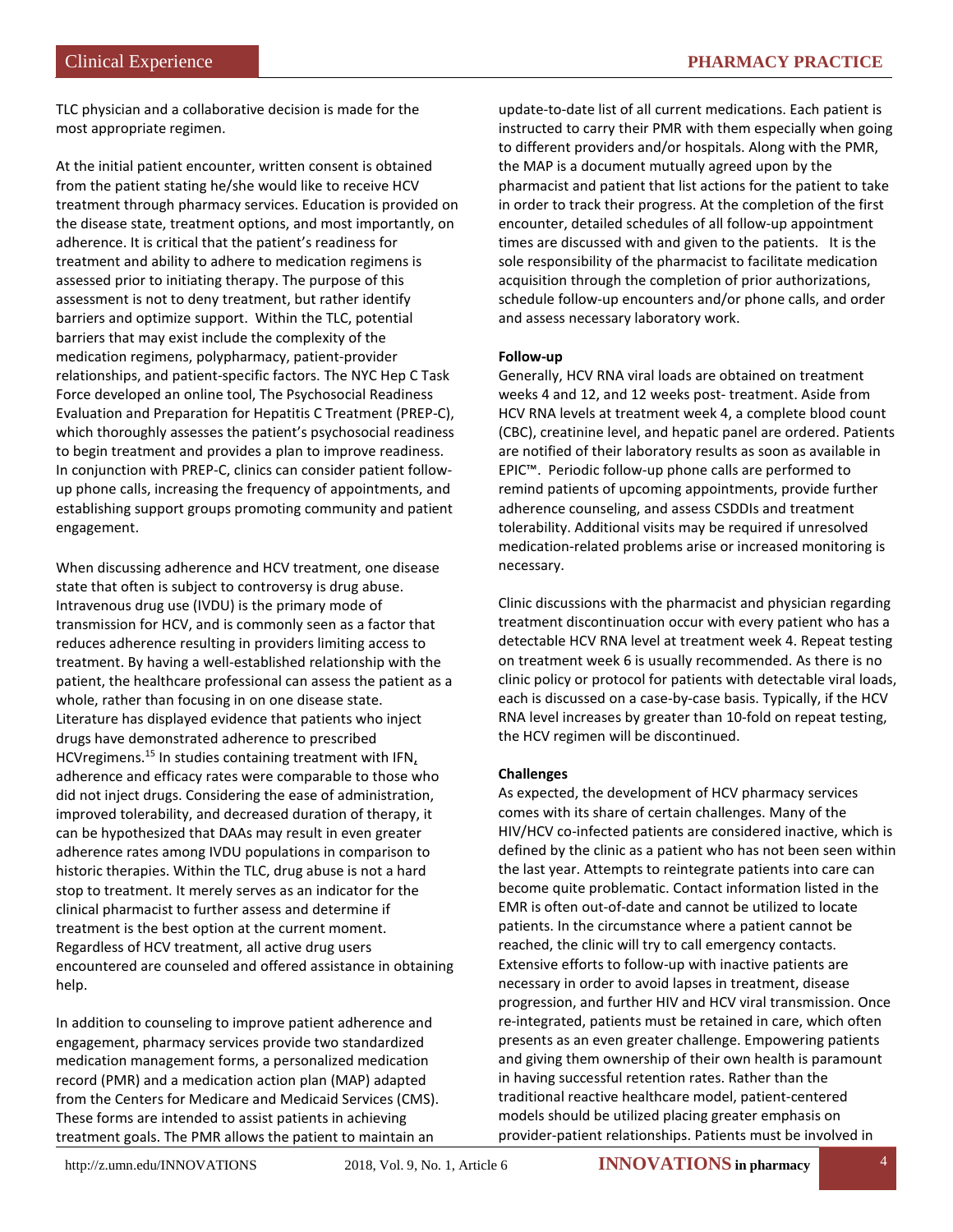their care plans, and understand the importance of adherence to medications, especially ARVs. One way pharmacists can motivate patients to play a more active role in their health is through education.

The relationship existing between socioeconomic status and health literacy cannot go unacknowledged. Utilizing lay language when providing patient education on disease states in conjunction with the teach-back method is crucial. $16,17$  To ensure effective counseling and assess patient understanding, pharmacists should always ask patients to repeat a point of the counseling session back to them. Commonly in the TLC, lengthier counseling sessions with more frequent follow-up visits are necessary to increase patient disease state knowledge, clinic engagement, and medication adherence. However, the additional time required by the pharmacist to perform extensive counseling and follow-up places a higher demand for resources and pharmacy staff support.

In addition to the increase in staffing demands, finding physician champions has been critical to the development and integration of our services. Despite the involvement of pharmacy services prior to CDTM, clinical pharmacists continue to provide physician education within the institution to discuss the role of the pharmacist in assisting to improve patient outcomes and potentially increase clinic revenue.

As pharmacists broaden their roles in patient-centered care, we anticipate sustainability to be an ongoing challenge. Recognition by payers is a key component in sustaining clinical services. Although compensation for pharmacy services can be limited, it is the role of the clinical pharmacist to develop a continuing knowledge of CDTM practice billing in order to reduce errors and maintain appropriate levels of reimbursement for provided services.<sup>18,19</sup> Presently, the clinic is not actively billing for pharmacist ambulatory care services. Majority of the pharmacy visits are done collaboratively with the physician during the medical visit. For clinic revenue purposes, it is not preferred for a pharmacist to see and bill patients on the same day as the physician largely due to CMS paying the lesser of the two bills rather than both claims.<sup>20</sup> Separate clinic days for pharmacy visits are in development with the addition of pharmacist incident-to billing.

## **Future Directions**

Currently, the pharmacists in the TLC are conducting a singlecentered, prospective study to evaluate the newly established HCV pharmacy services. In 2015, the clinic treated 22 patients prior to the establishment of CDTM in which 19 patients achieved SVR12 (86%). Treatment response rates from the study population will be compared to clinic rates in 2015. Secondary outcomes that will be evaluated include avoidable drug-drug interactions, adherence, care cost/revenue, reported ADRs, and SVR rates according to genotype and stage of fibrosis/cirrhosis. Through the implementation of HCV

pharmacy services, we propose that the addition of a clinical pharmacist to an interdisciplinary team treating HIV/HCV coinfected patients will lead to improved SVR rates, decreased medication-related ADRs, and increased adherence, number of drug-drug interactions avoided, and clinic revenue.

As expansion of services to primary care clinics and increased clinic recruitment from hospitalized patients occurs, it is anticipated that there may be some hesitation from providers in referring patients. Education and advertisement of pharmacy clinic services will be developed to potentially curb any uncertainty. In-services to both inpatient and outpatient teams and presentations at medical grand rounds are planned along with interprofessional continuing education lectures. Although there will be a large focus on institutional education, it is the hopes of the clinic to extend its educational efforts to the community.

Many opportunities exist for community outreach in the East New York area given the patient population. As such, the TLC pharmacists plan to provide community educational sessions to aid in reducing the risk of viral transmission and increase screening rates. Of course, this cannot be a one-time session. The medical presence in the community must be sustained in order to build patient-provider relationships and maintain an ongoing trend of education and trust. As the TLC evolves, we hope to leave our mark in the East New York community by serving as public health advocates for this silent epidemic.

## **Conclusion**

Implementation of HCV pharmacy services for those coinfected with HIV requires a patient- centered strategy in order to address medication-related problems among this unique patient population. Integrating pharmacists into interdisciplinary teams through the establishment of CDTM provides an extra source of support for patients potentially increasing the quality of care received. It is the clinic's belief that the addition of HCV pharmacy services will allow for improved SVR and adherence rates. As the burden of HCVrelated morbidity and mortality continues to increase, clinical pharmacists can rise to the challenge of fighting the silent epidemic by becoming integral members of the medical teams and providing comprehensive medication management services through the development of CPAs.

We declare no conflicts of interest or financial interests that the authors or members of their immediate families have in any product or service discussed in the manuscript, including grants (pending or received), employment, gifts, stock holdings or options, honoraria, consultancies, expert testimony, patents and royalties.